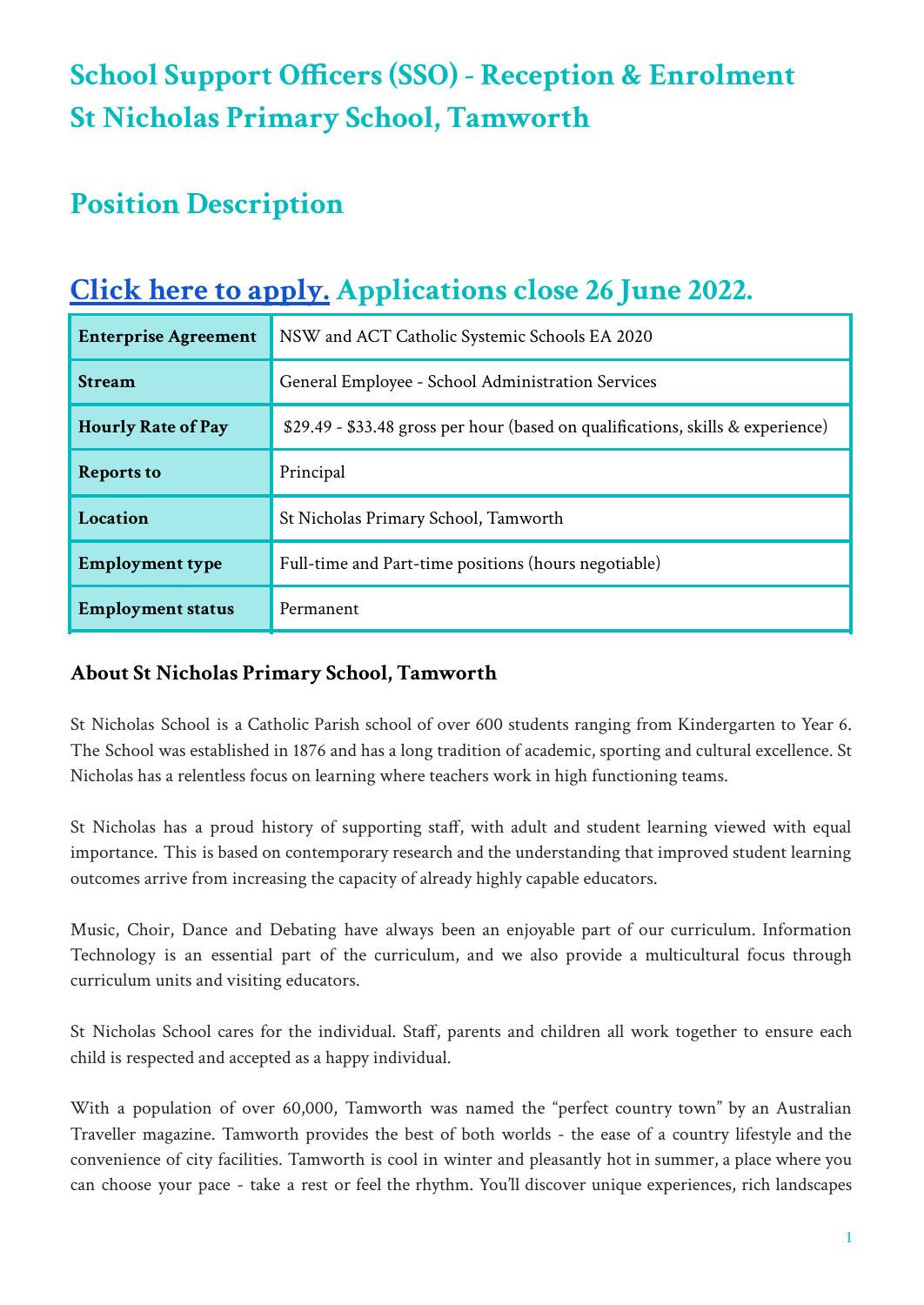and world-class events year-round, including the largest country music festival in the southern hemisphere, a festival celebrating our enviable local produce and a festival celebrating cultural diversity.

For further information on the school, please visit <https://stnicholastamworth.catholic.edu.au/>

### **Position Purpose**

The primary purpose of the School Support Officer (SSO)-Reception and Enrolment position is manage the day-to-day administrative functions of the school in the areas of reception and enrolment. As a member of the administration team the occupant will provide a seamless, high quality and effective administration support to the operations of the school.

#### **Commencement**

The commencement date for these positions will be negotiated with the successful applicants.

## **Key Responsibilities**

Duties related to the position would normally include but are not limited to the following:

| <b>Key</b> area                     | <b>Task</b>                                                                                                                                                                                                                                                                                                                                                                                                                                                                                                                                                                                                                                                                                                                                                                                                                                                                                                                                                                   |
|-------------------------------------|-------------------------------------------------------------------------------------------------------------------------------------------------------------------------------------------------------------------------------------------------------------------------------------------------------------------------------------------------------------------------------------------------------------------------------------------------------------------------------------------------------------------------------------------------------------------------------------------------------------------------------------------------------------------------------------------------------------------------------------------------------------------------------------------------------------------------------------------------------------------------------------------------------------------------------------------------------------------------------|
| Reception                           | Provide a friendly, professional and efficient first point of contact to all<br>$\bullet$<br>pupils, parents, staff, professionals and visitors contacting or visiting the<br>school.<br>Ensure that the reception area, corridor and communal meeting rooms are<br>tidy and present a positive image of the school to visitors.<br>Greeting visitors, parents and students.<br>Answering telephone calls.<br>Coordinate the visitor register, ensuring that all visitors sign in<br>appropriately.<br>Liaising information between staff and parents/carers.<br>Attending to student queries and needs.<br>Be responsible for reception email address, manage enquiries and<br>re-distribute emails as appropriate.<br>Coordinate incoming, outgoing and internal mail, booking of and receiving<br>courier packages.<br>Managing complaints/concerns - receiving and resolving<br>complaints/concerns where feasible otherwise directing these to the<br>appropriate staff. |
| <b>Student</b><br><b>Attendance</b> | Ensuring daily student attendance data is accurate using Compass.<br>Processing late arrivals and early departures.<br>Maintenance of over student attendance and following up with<br>parents/carers.                                                                                                                                                                                                                                                                                                                                                                                                                                                                                                                                                                                                                                                                                                                                                                        |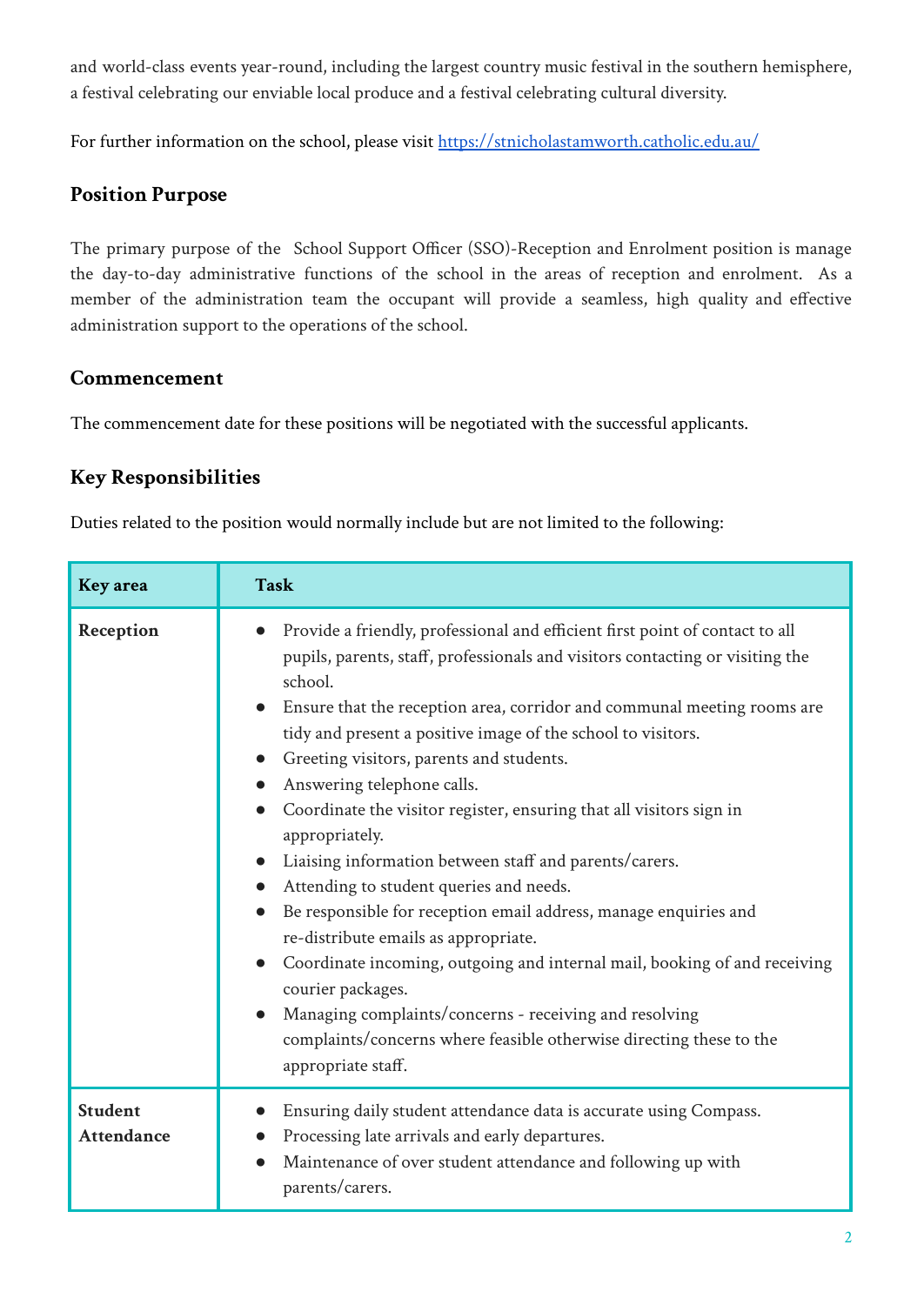|                                    | Liaising with executive regarding student attendance.<br>Ensuring teachers are marking rolls using Compass.<br>Identifying inconsistencies and amending accordingly.                                                                                                                                                                                                                                                                                                                                                                                                                                                                                                                                                                                                                                                                                             |
|------------------------------------|------------------------------------------------------------------------------------------------------------------------------------------------------------------------------------------------------------------------------------------------------------------------------------------------------------------------------------------------------------------------------------------------------------------------------------------------------------------------------------------------------------------------------------------------------------------------------------------------------------------------------------------------------------------------------------------------------------------------------------------------------------------------------------------------------------------------------------------------------------------|
| Other<br>Administration            | Coordination of room and staff bookings.<br>$\bullet$<br>Maintenance of school general emails.<br>$\bullet$<br>Maintenance and printing of student awards/certificates.<br>$\bullet$<br>As part of the school administration team assist, support and work with all<br>members of the team to ensure that the overall team is able to achieve<br>required deadlines whilst responding to ongoing and unplanned demands to<br>support the leadership team and other stakeholders.<br>Maintain the school information systems data entry and retrieval as<br>required including the update of families contact details.<br>Managing documents relevant to role, shredding or archiving as<br>required.                                                                                                                                                             |
| <b>Student</b><br><b>Enrolment</b> | Process student enrolment applications and facilitate the booking of<br>student information sessions and interviews.<br>Ensure all required documentation is received from new students<br>enrolling.<br>Process the outcome of student interviews, including sending<br>offer/decline letters and online admission forms.<br>Assist in the developmentof specific enrolment information for<br>$\bullet$<br>new students.<br>Answer queries related to enrolment applications.<br>Work with relevant staff to ensure enrolment tasks and objectives<br>are met.                                                                                                                                                                                                                                                                                                 |
| Medical/First<br><b>Support</b>    | The SSO will hold a current first aid certificate, and will be<br>responsible;<br>Recording, co-coordinating and distribution of medication<br>$\bigcirc$<br>as required and according to school policy and procedures.<br>provide first aid for students, staff and visitors.<br>$\circ$<br>Supervise students in the First Aid Room.<br>$\circ$<br>maintain registers/ medical records as required.<br>$\circ$<br>Contacting 000 and parents/carers as required.<br>$\circ$<br>Maintaining First Aid Room to Work Health and Safety<br>$\circlearrowright$<br>standards.<br>Maintaining First Aid Kits throughout the school, including<br>$\circlearrowright$<br>preparing medical requirements for excursions, camps,<br>inter-school sport (First Aid kits, ice etc).<br>Ensure compliance to policies and procedures for student health<br>and well being. |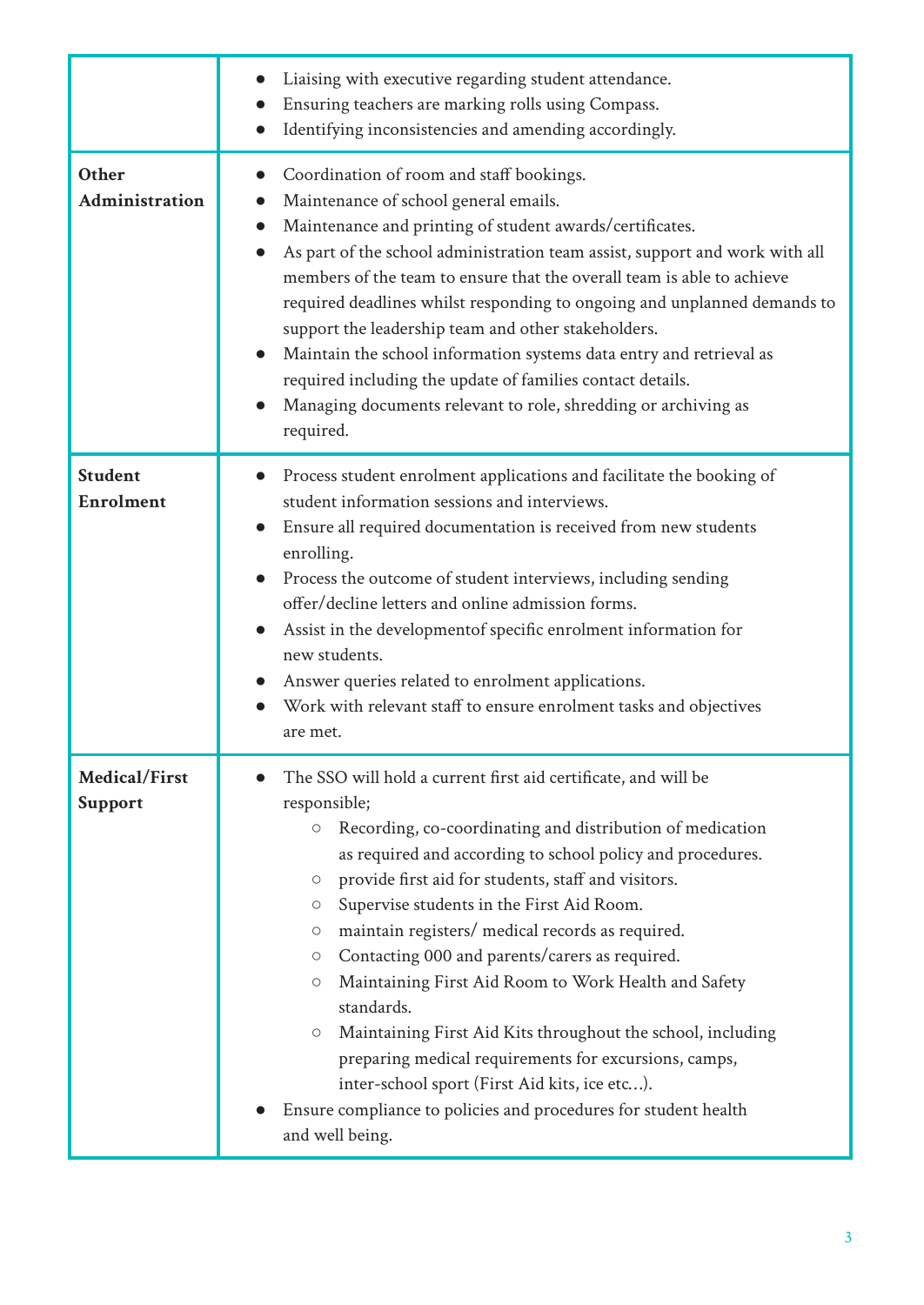| <b>Work Health</b><br>and Safety | Be aware of the importance of a disaster recovery plan and its place within<br>$\bullet$<br>the school.<br>Ensure emergency procedures are current and timely.<br>$\bullet$<br>Know about the main work health and safety issues and procedures specific<br>$\bullet$<br>to the school and how they relate to students, staff, visitors and contractors.<br>Know what the elements of fire safety are and the associated risks to the<br>$\bullet$<br>school through the process of risk assessment. |
|----------------------------------|------------------------------------------------------------------------------------------------------------------------------------------------------------------------------------------------------------------------------------------------------------------------------------------------------------------------------------------------------------------------------------------------------------------------------------------------------------------------------------------------------|
| General                          | Attend to any other matters appropriate for the position and consistent with<br>$\bullet$<br>the skills of the incumbent as directed by the principal.                                                                                                                                                                                                                                                                                                                                               |

St Nicholas Primary School Tamworth reserves the right to alter roles and responsibilities requirements as required.

### **Selection Criteria**

#### **General expectations of staff at St Nicholas Primary School**

- Respect of and a commitment to the Catholic ethos and a willingness to foster it.
- Serve the employer faithfully, honestly, efficiently and diligently and exercise all due care and skill in the performance of your duties.
- Ensure appropriate behaviours when engaging with children.
- Act as a team member, developing and supporting the philosophy and ethos of the team.
- Willingness to undertake professional development.
- Maintain strict observance of school policies, rules and procedures including the reporting of improper or unethical conduct.
- Observe and comply with all WHS protocols.
- Ensure all colleagues, students and parents are provided with quality service in a timely, efficient and friendly manner.
- The ability to maintain strict confidentiality and to exercise discretion and sound judgement.
- Act in a professional and respectful manner at all times.
- Employment is conditional upon successful applicants having or obtaining a valid and current NSW Working with Children Check Clearance.

#### **Selection criteria**

#### **Essential criteria**

- Ability to work in a child-related environment enabling effective response to a wide range of stakeholders– principal, teachers, CSO staff, parents, diocesan clergy, and community enquiries.
- Effective verbal communication and interpersonal skills, with the ability to liaise with people at all levels (e.g. staff, parents, students and the wider school community) in an informative, accurate and positive manner.